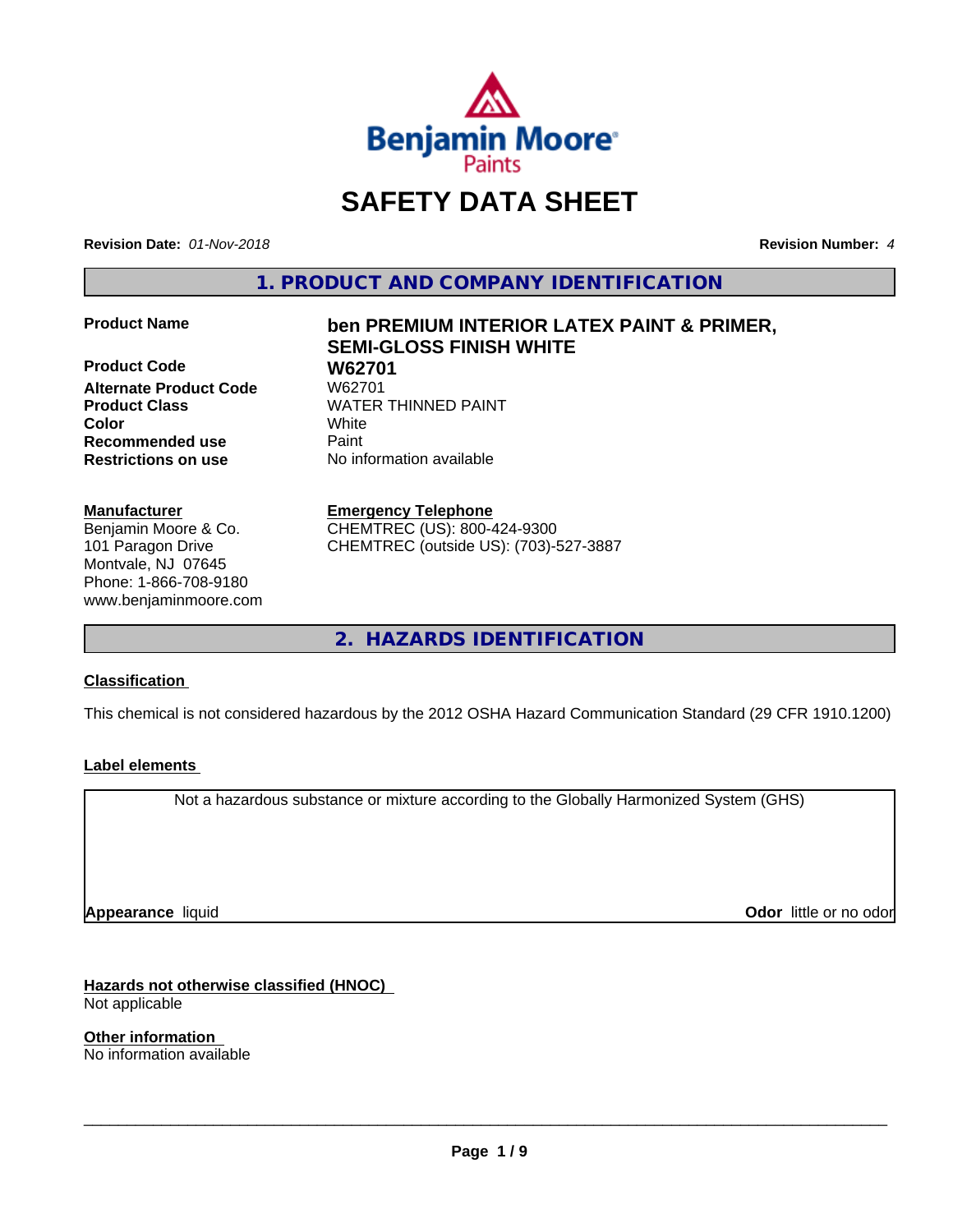## **3. COMPOSITION INFORMATION ON COMPONENTS**

| <b>Chemical name</b> | <b>CAS No.</b> | Weight-%        |
|----------------------|----------------|-----------------|
| Titanium dioxide     | 13463-67-7     | $\sim$ $-$<br>∠ |
| Kaolin               | 1332-58-7      |                 |
| Silica, amorphous    | 7631-86-9      |                 |

|                                                  | 4. FIRST AID MEASURES                                                                                    |
|--------------------------------------------------|----------------------------------------------------------------------------------------------------------|
| <b>General Advice</b>                            | No hazards which require special first aid measures.                                                     |
| <b>Eye Contact</b>                               | Rinse thoroughly with plenty of water for at least 15 minutes and consult a<br>physician.                |
| <b>Skin Contact</b>                              | Wash off immediately with soap and plenty of water while removing all<br>contaminated clothes and shoes. |
| <b>Inhalation</b>                                | Move to fresh air. If symptoms persist, call a physician.                                                |
| Ingestion                                        | Clean mouth with water and afterwards drink plenty of water. Consult a physician<br>if necessary.        |
| <b>Most Important</b><br><b>Symptoms/Effects</b> | None known.                                                                                              |
| <b>Notes To Physician</b>                        | Treat symptomatically.                                                                                   |

**5. FIRE-FIGHTING MEASURES**

| <b>Suitable Extinguishing Media</b>                                              | Use extinguishing measures that are appropriate to local<br>circumstances and the surrounding environment.                                   |
|----------------------------------------------------------------------------------|----------------------------------------------------------------------------------------------------------------------------------------------|
| <b>Protective Equipment And Precautions For</b><br><b>Firefighters</b>           | As in any fire, wear self-contained breathing apparatus<br>pressure-demand, MSHA/NIOSH (approved or equivalent)<br>and full protective gear. |
| <b>Specific Hazards Arising From The Chemical</b>                                | Closed containers may rupture if exposed to fire or<br>extreme heat.                                                                         |
| <b>Sensitivity To Mechanical Impact</b>                                          | No.                                                                                                                                          |
| <b>Sensitivity To Static Discharge</b>                                           | No.                                                                                                                                          |
| <b>Flash Point Data</b><br>Flash Point (°F)<br>Flash Point (°C)<br><b>Method</b> | Not applicable<br>Not applicable<br>Not applicable                                                                                           |
| <b>Flammability Limits In Air</b>                                                |                                                                                                                                              |
| Lower flammability limit:                                                        | Not applicable                                                                                                                               |
|                                                                                  |                                                                                                                                              |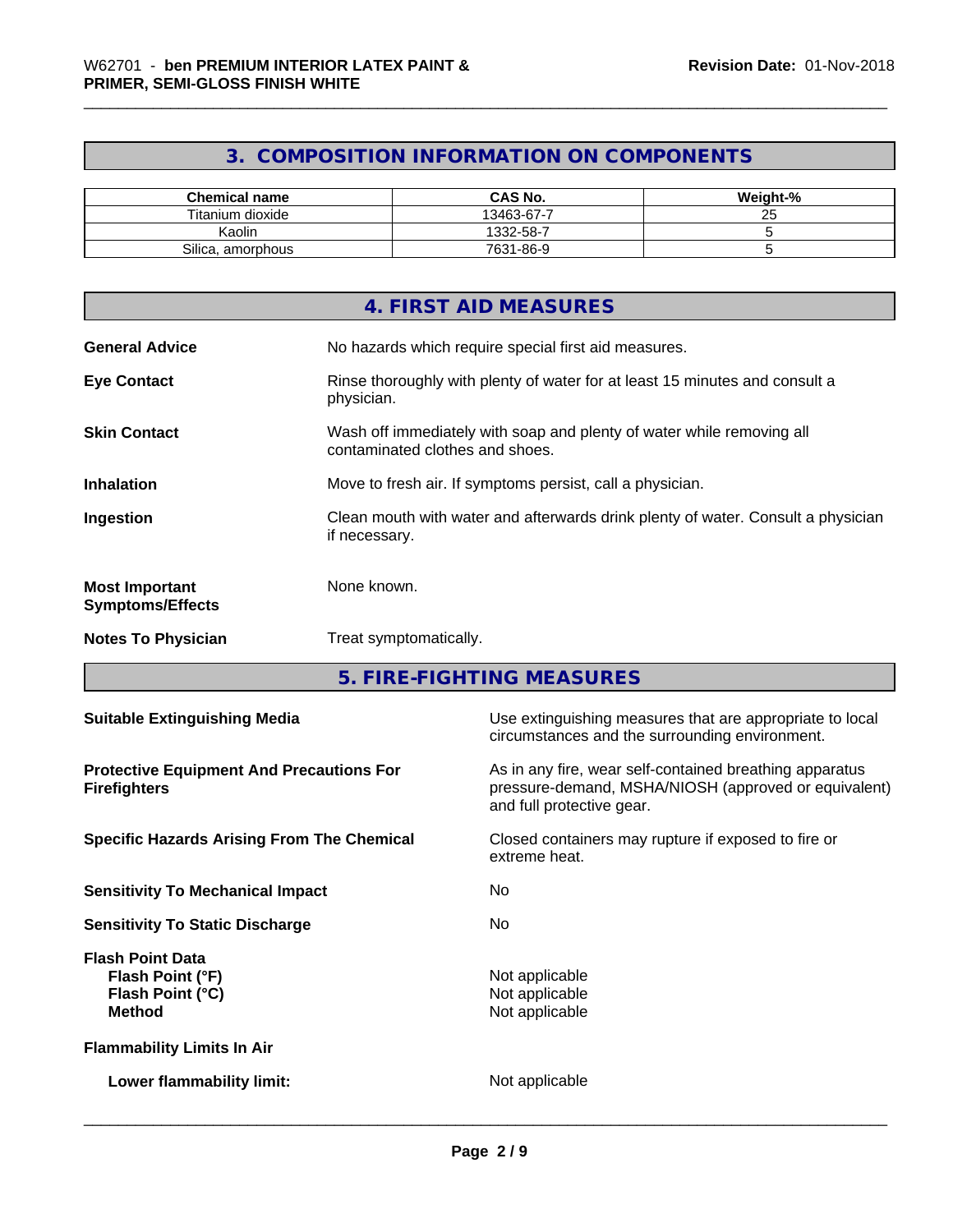|                                       | <b>Upper flammability limit:</b> |                        | Not applicable        |                                |
|---------------------------------------|----------------------------------|------------------------|-----------------------|--------------------------------|
| <b>NFPA</b>                           | Health: 1                        | <b>Flammability: 0</b> | <b>Instability: 0</b> | <b>Special: Not Applicable</b> |
| <b>NFPA Legend</b><br>0 Not Hazardous |                                  |                        |                       |                                |

- 0 Not Hazardous
- 1 Slightly
- 2 Moderate
- 3 High
- 4 Severe

*The ratings assigned are only suggested ratings, the contractor/employer has ultimate responsibilities for NFPA ratings where this system is used.*

*Additional information regarding the NFPA rating system is available from the National Fire Protection Agency (NFPA) at www.nfpa.org.*

#### **6. ACCIDENTAL RELEASE MEASURES**

| <b>Personal Precautions</b>      | Avoid contact with skin, eyes and clothing. Ensure adequate ventilation.                                                                                                         |
|----------------------------------|----------------------------------------------------------------------------------------------------------------------------------------------------------------------------------|
| <b>Other Information</b>         | Prevent further leakage or spillage if safe to do so.                                                                                                                            |
| <b>Environmental precautions</b> | See Section 12 for additional Ecological Information.                                                                                                                            |
| <b>Methods for Cleaning Up</b>   | Soak up with inert absorbent material. Sweep up and shovel into suitable<br>containers for disposal.                                                                             |
|                                  | 7. HANDLING AND STORAGE                                                                                                                                                          |
| <b>Handling</b>                  | Avoid contact with skin, eyes and clothing. Avoid breathing vapors, spray mists or<br>sanding dust. In case of insufficient ventilation, wear suitable respiratory<br>equipment. |
| <b>Storage</b>                   | Keep container tightly closed. Keep out of the reach of children.                                                                                                                |

**Incompatible Materials** No information available

### **8. EXPOSURE CONTROLS/PERSONAL PROTECTION**

#### **Exposure Limits**

| Chemical name     | <b>ACGIH TLV</b>         | <b>OSHA PEL</b>          |
|-------------------|--------------------------|--------------------------|
| Titanium dioxide  | 10 mg/m $3$ - TWA        | 15 mg/m $3$ - TWA        |
| Kaolin            | $2 \text{ mg/m}^3$ - TWA | 15 mg/m $3$ - TWA        |
|                   |                          | $5 \text{ mg/m}^3$ - TWA |
| Silica, amorphous | N/E                      | 20 mppcf - TWA           |
|                   |                          |                          |

#### **Legend**

ACGIH - American Conference of Governmental Industrial Hygienists Exposure Limits OSHA - Occupational Safety & Health Administration Exposure Limits N/E - Not Established

**Engineering Measures** Ensure adequate ventilation, especially in confined areas.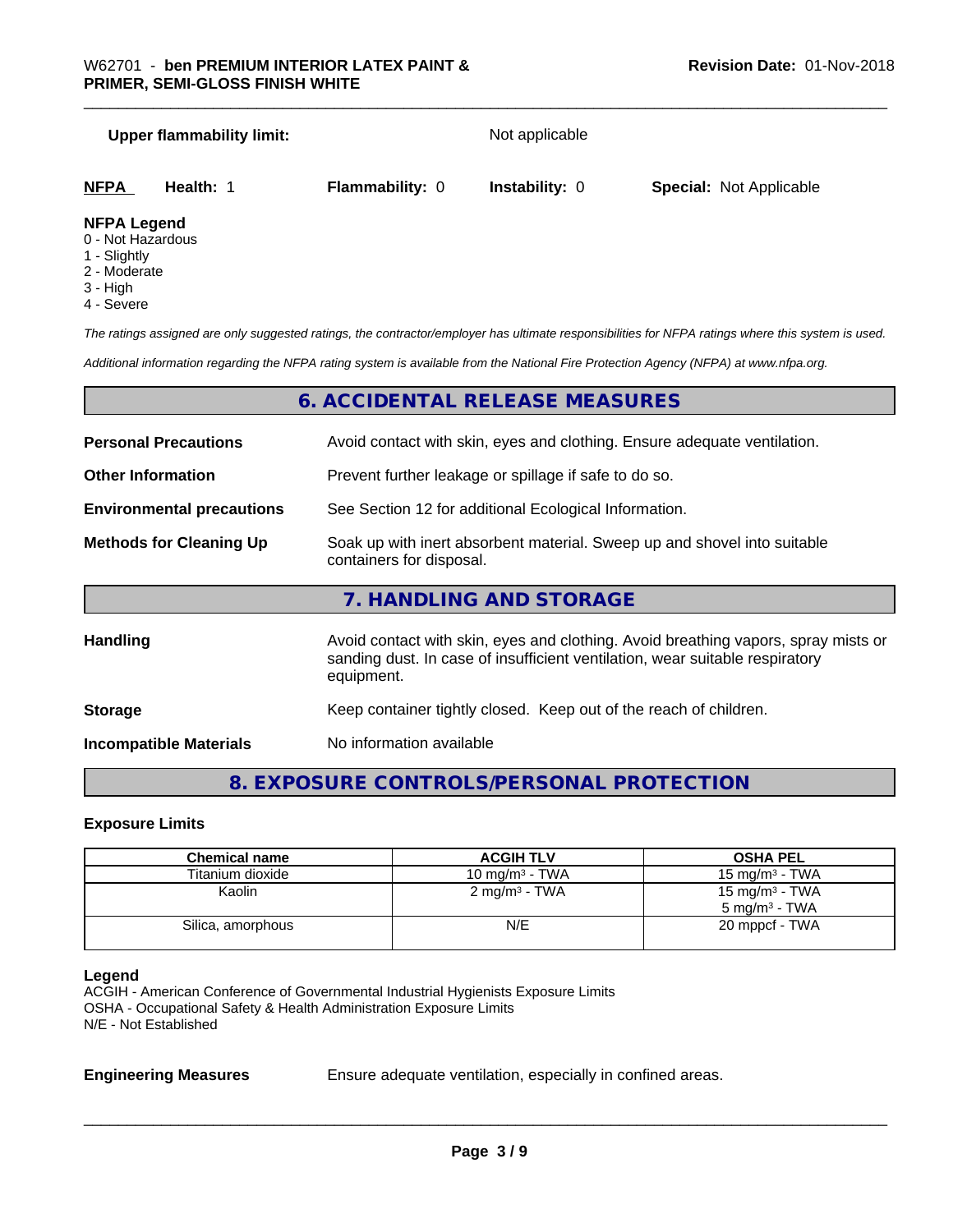| <b>Personal Protective Equipment</b> |                                                                                                                                     |
|--------------------------------------|-------------------------------------------------------------------------------------------------------------------------------------|
| <b>Eye/Face Protection</b>           | Safety glasses with side-shields.                                                                                                   |
| <b>Skin Protection</b>               | Protective gloves and impervious clothing.                                                                                          |
| <b>Respiratory Protection</b>        | In case of insufficient ventilation wear suitable respiratory equipment.                                                            |
| <b>Hygiene Measures</b>              | Avoid contact with skin, eyes and clothing. Remove and wash contaminated<br>clothing before re-use. Wash thoroughly after handling. |

#### **9. PHYSICAL AND CHEMICAL PROPERTIES**

**Appearance** liquid **Odor** little or no odor **Odor Threshold** No information available **Density (Ibs/gal)** 10.95 - 11.05 **Specific Gravity** 1.28 - 1.33 **pH pH**  $\blacksquare$ **Viscosity (cps)** No information available<br> **Solubility(ies)** No information available<br>
No information available **Solubility(ies)**<br> **No** information available<br> **Water solubility**<br> **Water Solubility Evaporation Rate No information available No information available Vapor pressure @20 °C (kPa)** No information available **Vapor density**<br> **Vapor density**<br> **With % Solids**<br>
With % Solids  $\begin{array}{ccc}\n & 50 - 60 \\
\end{array}$ **Wt. % Solids Vol. % Solids** 35 - 45 **Wt.** % Volatiles 40 - 50 **Vol. % Volatiles** 55 - 65 **VOC Regulatory Limit (g/L)** 0 **Boiling Point (°F)** 212 **Boiling Point (°C)** 100 **Freezing Point (°F)** 32 **Freezing Point (°C)** 0 **Flash Point (°F)**<br> **Flash Point (°C)**<br> **Flash Point (°C)**<br> **C Flash Point (°C) Method** Not applicable Not applicable **Flammability (solid, gas)**<br> **Upper flammability limit:**<br>
Upper flammability limit:<br>  $\begin{array}{ccc}\n\bullet & \bullet & \bullet \\
\bullet & \bullet & \bullet\n\end{array}$  Not applicable **Upper flammability limit: Lower flammability limit:** Not applicable **Autoignition Temperature (°F)** No information available **Autoignition Temperature (°C)** No information available **Decomposition Temperature (°F)** No information available **Decomposition Temperature (°C)**<br> **Partition coefficient**<br> **Partition coefficient**<br> **No** information available

**No information available No information available** 

#### **10. STABILITY AND REACTIVITY**

| <b>Reactivity</b>          |  |
|----------------------------|--|
| <b>Chemical Stability</b>  |  |
| <b>Conditions to avoid</b> |  |

**Not Applicable** Stable under normal conditions.

**Prevent from freezing.**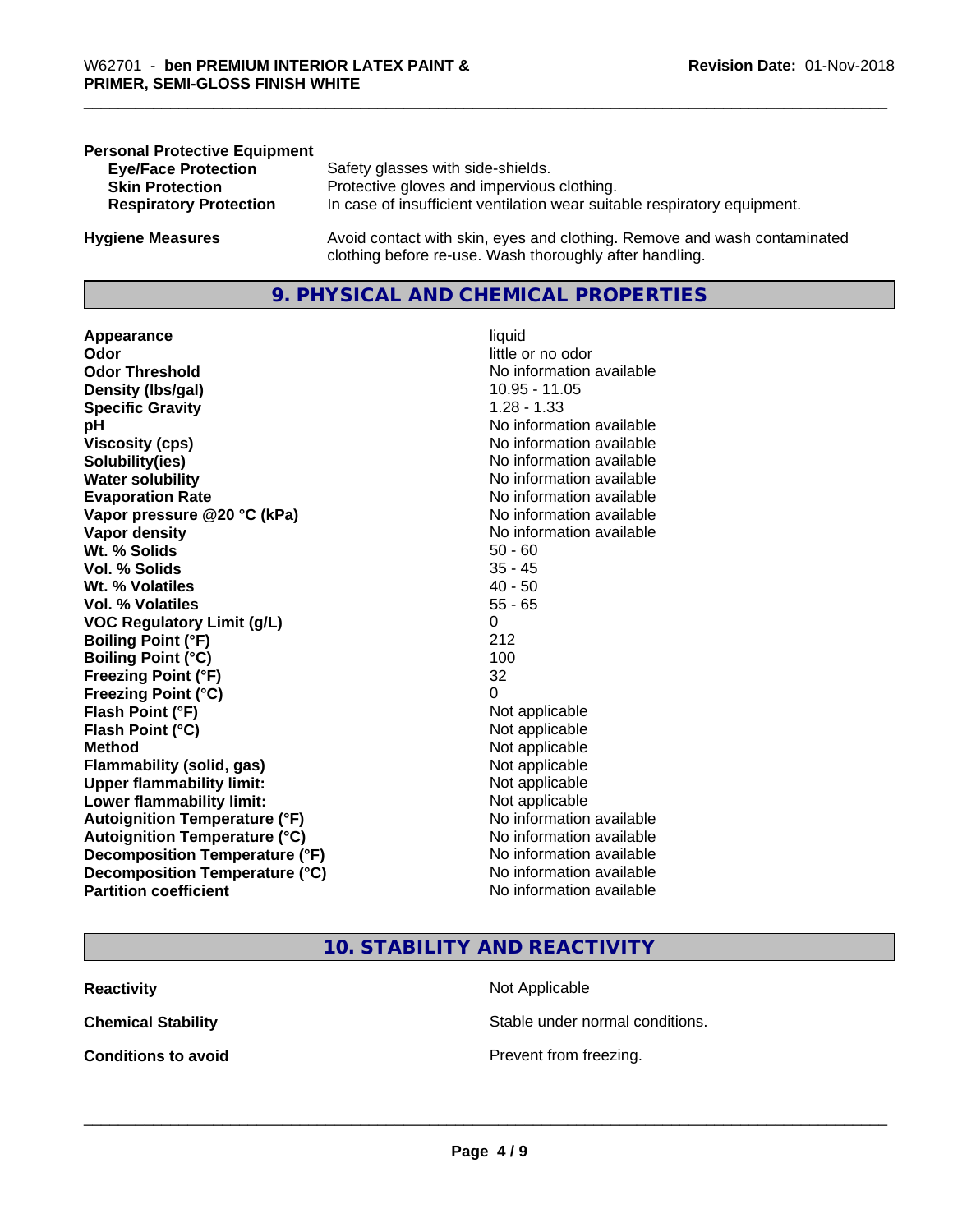| <b>Incompatible Materials</b>                                                |                                                        | No materials to be especially mentioned.                                                   |
|------------------------------------------------------------------------------|--------------------------------------------------------|--------------------------------------------------------------------------------------------|
| <b>Hazardous Decomposition Products</b>                                      |                                                        | None under normal use.                                                                     |
| Possibility of hazardous reactions                                           |                                                        | None under normal conditions of use.                                                       |
|                                                                              |                                                        | 11. TOXICOLOGICAL INFORMATION                                                              |
| <b>Product Information</b>                                                   |                                                        |                                                                                            |
| Information on likely routes of exposure                                     |                                                        |                                                                                            |
| <b>Principal Routes of Exposure</b>                                          | Eye contact, skin contact and inhalation.              |                                                                                            |
| <b>Acute Toxicity</b>                                                        |                                                        |                                                                                            |
| <b>Product Information</b>                                                   | No information available                               |                                                                                            |
| Symptoms related to the physical, chemical and toxicological characteristics |                                                        |                                                                                            |
| <b>Symptoms</b>                                                              | No information available                               |                                                                                            |
|                                                                              |                                                        | Delayed and immediate effects as well as chronic effects from short and long-term exposure |
| Eye contact                                                                  | May cause slight irritation.                           |                                                                                            |
| <b>Skin contact</b>                                                          | skin and cause irritation.                             | Substance may cause slight skin irritation. Prolonged or repeated contact may dry          |
| <b>Inhalation</b>                                                            | May cause irritation of respiratory tract.             |                                                                                            |
| Ingestion                                                                    |                                                        | Ingestion may cause gastrointestinal irritation, nausea, vomiting and diarrhea.            |
| <b>Sensitization</b>                                                         | No information available                               |                                                                                            |
| <b>Neurological Effects</b>                                                  | No information available.                              |                                                                                            |
| <b>Mutagenic Effects</b>                                                     | No information available.                              |                                                                                            |
| <b>Reproductive Effects</b>                                                  | No information available.                              |                                                                                            |
| <b>Developmental Effects</b>                                                 | No information available.                              |                                                                                            |
| <b>Target organ effects</b>                                                  | No information available.                              |                                                                                            |
| <b>STOT - single exposure</b>                                                | No information available.                              |                                                                                            |
| <b>STOT - repeated exposure</b><br>Other adverse effects                     | No information available.<br>No information available. |                                                                                            |
| <b>Aspiration Hazard</b>                                                     | No information available                               |                                                                                            |
| <b>Numerical measures of toxicity</b>                                        |                                                        |                                                                                            |
| The following values are calculated based on chapter 3.1 of the GHS document |                                                        |                                                                                            |
| <b>ATEmix (oral)</b>                                                         | 37303 mg/kg                                            |                                                                                            |
| <b>ATEmix (dermal)</b>                                                       | 163816                                                 |                                                                                            |
|                                                                              |                                                        |                                                                                            |

#### **Component Information**

Titanium dioxide LD50 Oral: > 10000 mg/kg (Rat) Kaolin LD50 Oral: > 5000 mg/kg (Rat) Silica, amorphous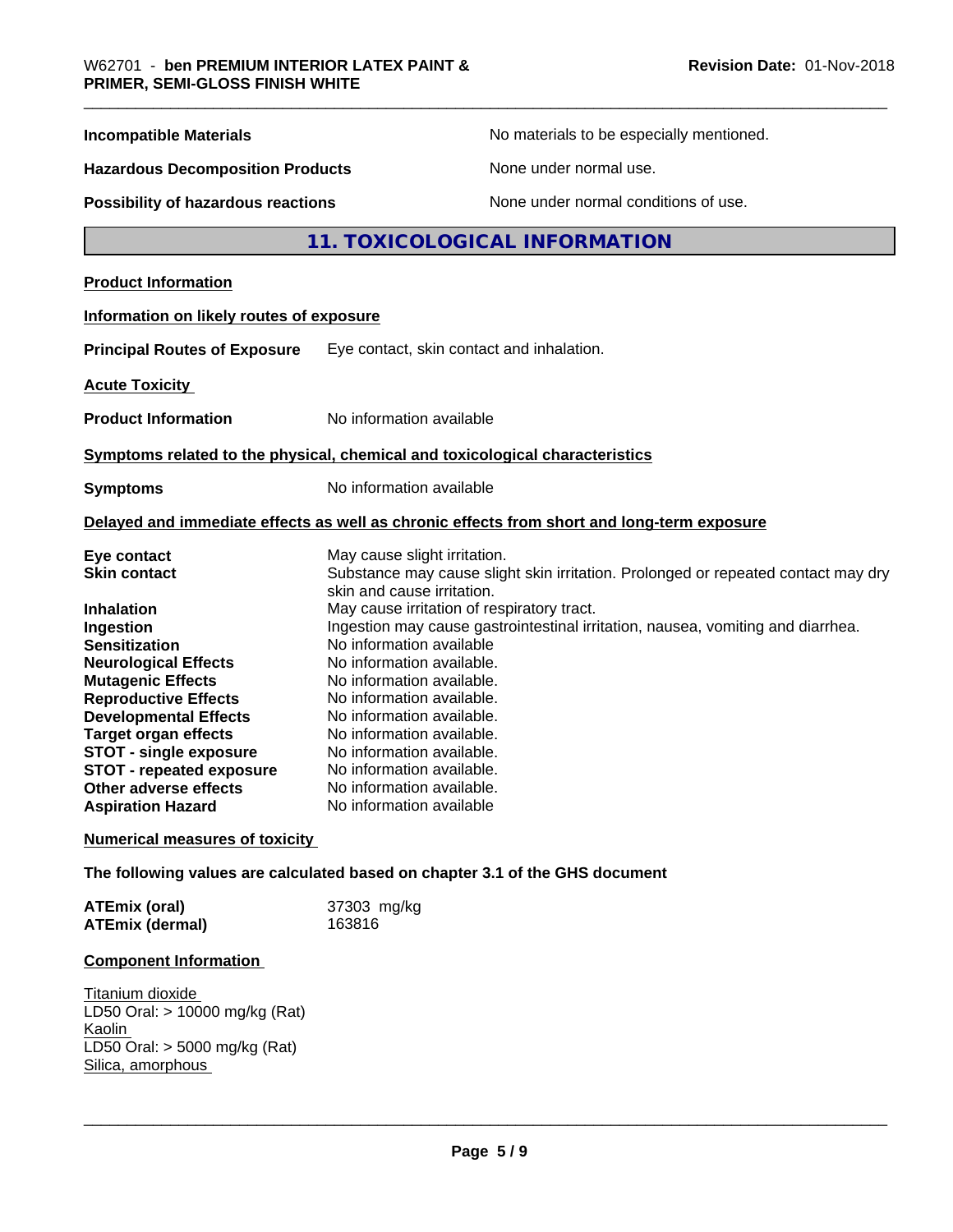LD50 Oral: > 5000 mg/kg (Rat) LD50 Dermal: 2,000 mg/kg (Rabbit) LC50 Inhalation (Dust): > 2 mg/L

#### **Carcinogenicity**

*The information below indicateswhether each agency has listed any ingredient as a carcinogen:.*

| <b>Chemical</b><br>name  | <b>IARC</b>                    | <b>NTP</b> | ດເ⊔∧<br>UJNA |
|--------------------------|--------------------------------|------------|--------------|
|                          | . .<br>2B<br>Human<br>Possible |            | Listed       |
| $-1$<br>Fitanium dioxide | Carcinoɑen                     |            |              |

• Although IARC has classified titanium dioxide as possibly carcinogenic to humans (2B), their summary concludes: "No significant exposure to titanium dioxide is thought to occur during the use of products in which titanium dioxide is bound to other materials, such as paint."

#### **Legend**

IARC - International Agency for Research on Cancer NTP - National Toxicity Program OSHA - Occupational Safety & Health Administration

**12. ECOLOGICAL INFORMATION**

#### **Ecotoxicity Effects**

The environmental impact of this product has not been fully investigated.

#### **Product Information**

#### **Acute Toxicity to Fish**

No information available

#### **Acute Toxicity to Aquatic Invertebrates**

No information available

#### **Acute Toxicity to Aquatic Plants**

No information available

#### **Persistence / Degradability**

No information available.

#### **Bioaccumulation**

No information available.

#### **Mobility in Environmental Media**

No information available.

#### **Ozone**

No information available

#### **Component Information**

#### **Acute Toxicity to Fish**

Titanium dioxide  $LC50:$  > 1000 mg/L (Fathead Minnow - 96 hr.)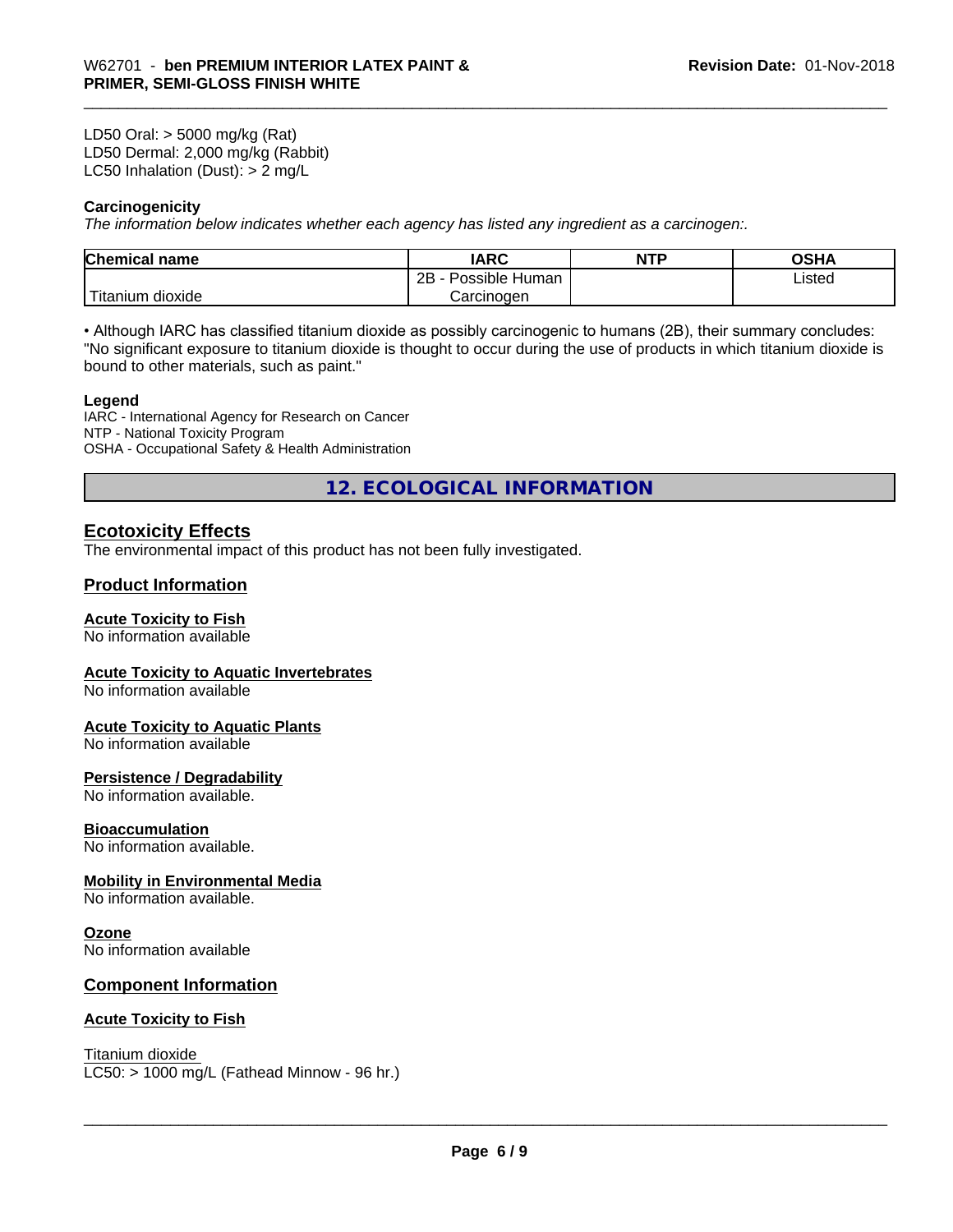#### **Acute Toxicity to Aquatic Invertebrates**

No information available

#### **Acute Toxicity to Aquatic Plants**

No information available

|                              | 13. DISPOSAL CONSIDERATIONS                                                                                                                                                                                               |
|------------------------------|---------------------------------------------------------------------------------------------------------------------------------------------------------------------------------------------------------------------------|
| <b>Waste Disposal Method</b> | Dispose of in accordance with federal, state, and local regulations. Local<br>requirements may vary, consult your sanitation department or state-designated<br>environmental protection agency for more disposal options. |
|                              | 14. TRANSPORT INFORMATION                                                                                                                                                                                                 |
| <b>DOT</b>                   | Not regulated                                                                                                                                                                                                             |
| <b>ICAO/IATA</b>             | Not regulated                                                                                                                                                                                                             |
| <b>IMDG/IMO</b>              | Not regulated                                                                                                                                                                                                             |
|                              | <b>15. REGULATORY INFORMATION</b>                                                                                                                                                                                         |

#### **International Inventories**

| <b>TSCA: United States</b> | Yes - All components are listed or exempt. |
|----------------------------|--------------------------------------------|
| <b>DSL: Canada</b>         | Yes - All components are listed or exempt. |

#### **Federal Regulations**

#### **SARA 311/312 hazardous categorization**

| No. |
|-----|
| Nο  |
| No. |
| Nο  |
| N٥  |
|     |

#### **SARA 313**

Section 313 of Title III of the Superfund Amendments and Reauthorization Act of 1986 (SARA). This product contains a chemical or chemicals which are subject to the reporting requirements of the Act and Title 40 of the Code of Federal Regulations, Part 372:

*None*

#### **Clean Air Act,Section 112 Hazardous Air Pollutants (HAPs) (see 40 CFR 61)**

This product contains the following HAPs: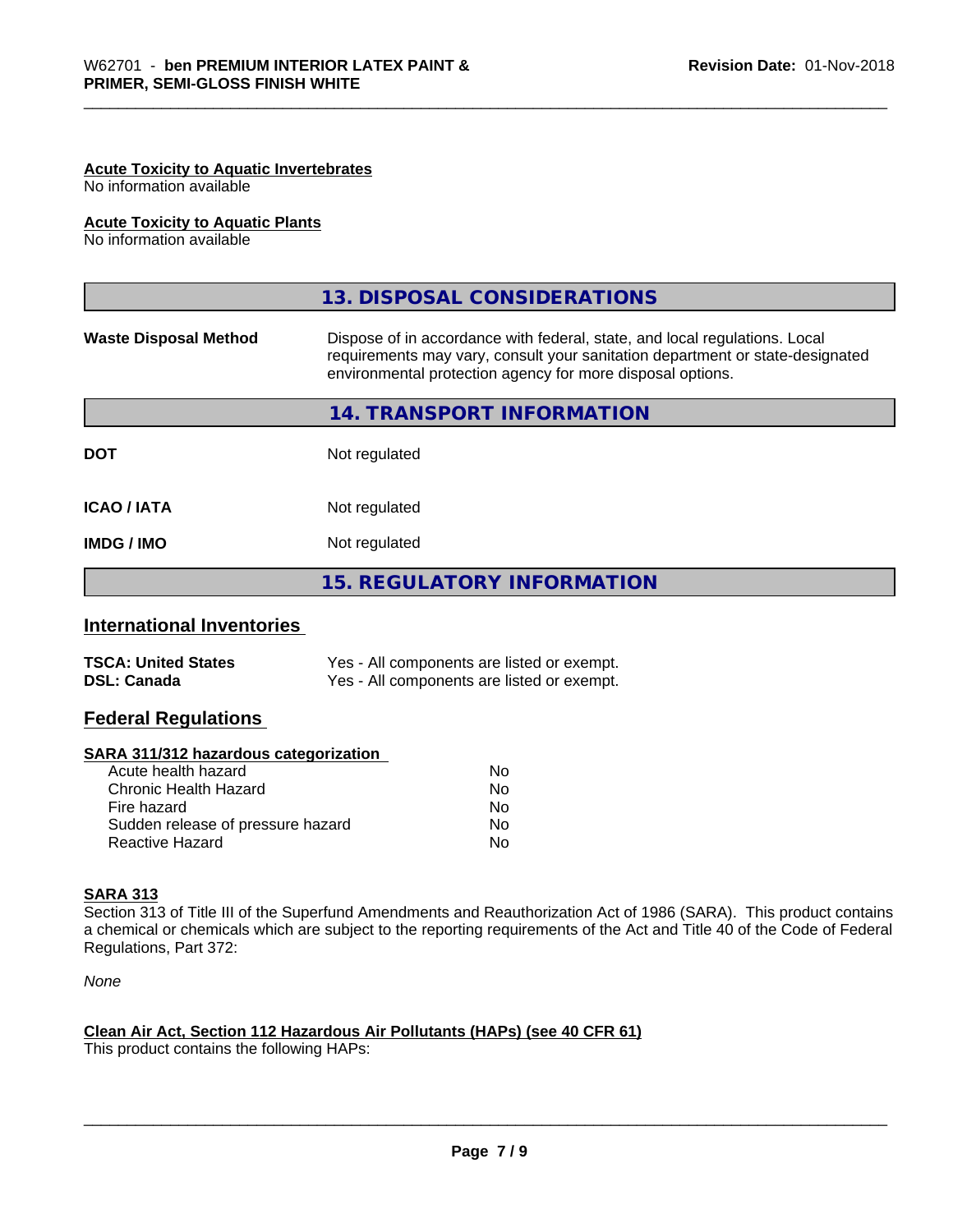*None*

#### **US State Regulations**

#### **California Proposition 65**

**WARNING:** Cancer and Reproductive Harm– www.P65warnings.ca.gov

#### **State Right-to-Know**

| <b>Chemical name</b> | <b>Massachusetts</b> | <b>New Jersey</b> | Pennsylvania |
|----------------------|----------------------|-------------------|--------------|
| Titanium dioxide     |                      |                   |              |
| Kaolin               |                      |                   |              |
| Silica, amorphous    |                      |                   |              |

#### **Legend**

X - Listed

| <b>16. OTHER INFORMATION</b> |           |                                                                            |                      |          |  |  |  |
|------------------------------|-----------|----------------------------------------------------------------------------|----------------------|----------|--|--|--|
| HMIS -                       | Health: 1 | <b>Flammability: 0</b>                                                     | <b>Reactivity: 0</b> | $PPE: -$ |  |  |  |
| <b>HMIS Legend</b>           |           |                                                                            |                      |          |  |  |  |
| 0 - Minimal Hazard           |           |                                                                            |                      |          |  |  |  |
| 1 - Slight Hazard            |           |                                                                            |                      |          |  |  |  |
| 2 - Moderate Hazard          |           |                                                                            |                      |          |  |  |  |
| 3 - Serious Hazard           |           |                                                                            |                      |          |  |  |  |
| 4 - Severe Hazard            |           |                                                                            |                      |          |  |  |  |
| - Chronic Hazard             |           |                                                                            |                      |          |  |  |  |
|                              |           | X - Consult your supervisor or S.O.P. for "Special" handling instructions. |                      |          |  |  |  |
|                              |           |                                                                            |                      |          |  |  |  |

*Note: The PPE rating has intentionally been left blank. Choose appropriate PPE that will protect employees from the hazards the material will present under the actual normal conditions of use.*

*Caution: HMISÒ ratings are based on a 0-4 rating scale, with 0 representing minimal hazards or risks, and 4 representing significant hazards or risks. Although HMISÒ ratings are not required on MSDSs under 29 CFR 1910.1200, the preparer, has chosen to provide them. HMISÒ ratings are to be used only in conjunction with a fully implemented HMISÒ program by workers who have received appropriate HMISÒ training. HMISÒ is a registered trade and service mark of the NPCA. HMISÒ materials may be purchased exclusively from J. J. Keller (800) 327-6868.*

 **WARNING!** If you scrape, sand, or remove old paint, you may release lead dust. LEAD IS TOXIC. EXPOSURE TO LEAD DUST CAN CAUSE SERIOUS ILLNESS, SUCH AS BRAIN DAMAGE, ESPECIALLY IN CHILDREN. PREGNANT WOMEN SHOULD ALSO AVOID EXPOSURE. Wear a NIOSH approved respirator to control lead exposure. Clean up carefully with a HEPA vacuum and a wet mop. Before you start, find out how to protect yourself and your family by contacting the National Lead Information Hotline at 1-800-424-LEAD or log on to www.epa.gov/lead.

**Prepared By** Product Stewardship Department Benjamin Moore & Co. 101 Paragon Drive Montvale, NJ 07645 800-225-5554